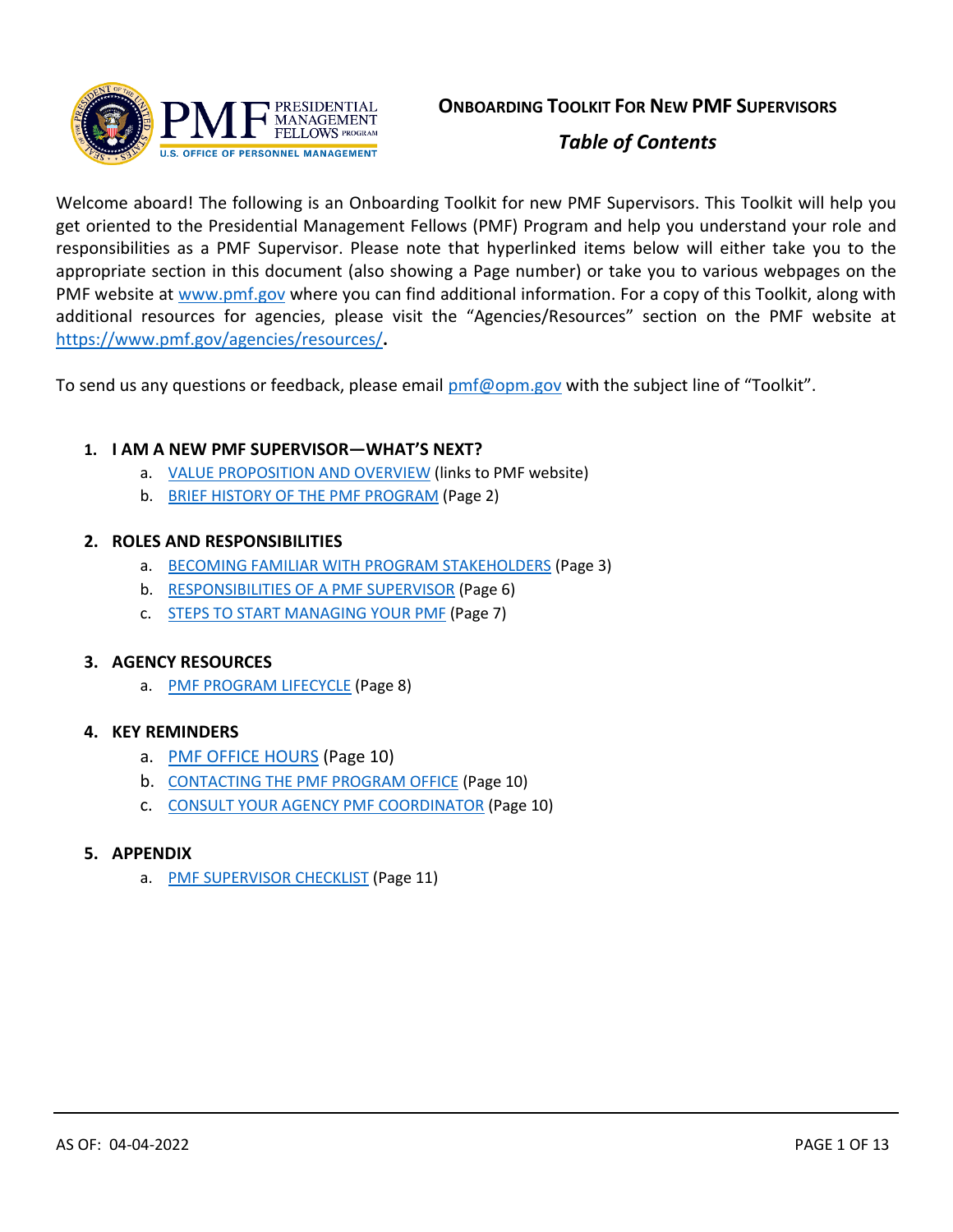

**ONBOARDING TOOLKIT FOR NEW PMF SUPERVISORS**

*I am a new PMF Supervisor—What's next?*

# **Brief History of the PMF Program**

<span id="page-1-0"></span>Bearing the Presidential Seal, the Presidential Management Fellows (PMF) Program is the Federal Government's flagship leadership development program for advanced degree holders across all academic disciplines and from all segments of society. It was established by Executive Order 12008 of August 25, 1977, by President Jimmy Carter. It has gone through several changes over its more than 40 year history, but its essential mission remains the same: to recruit top talent and develop a cadre of future government leaders. The PMF Program creates a lasting bond among Fellows and Alumni, and instills a spirit of public service, ultimately encouraging and leading to a career in government.

By hiring Finalist(s), you have demonstrated your willingness to support the PMF Program and help build a cadre of talented future leaders in government.

Below is a high-level overview of the changes made by Presidents Jimmy Carter, Ronald Reagan, George W. Bush, and Barack Obama.



*"The cause of public service deserves a program like this one, and by bringing into our government young people with good skills, creativity, willing attitudes, and a commitment to serving the nation, it can continue to serve as a bright hope for the future."*

- President Jimmy Carter, in his letter to OPM celebrating the 40<sup>th</sup> Anniversary of the PMF Program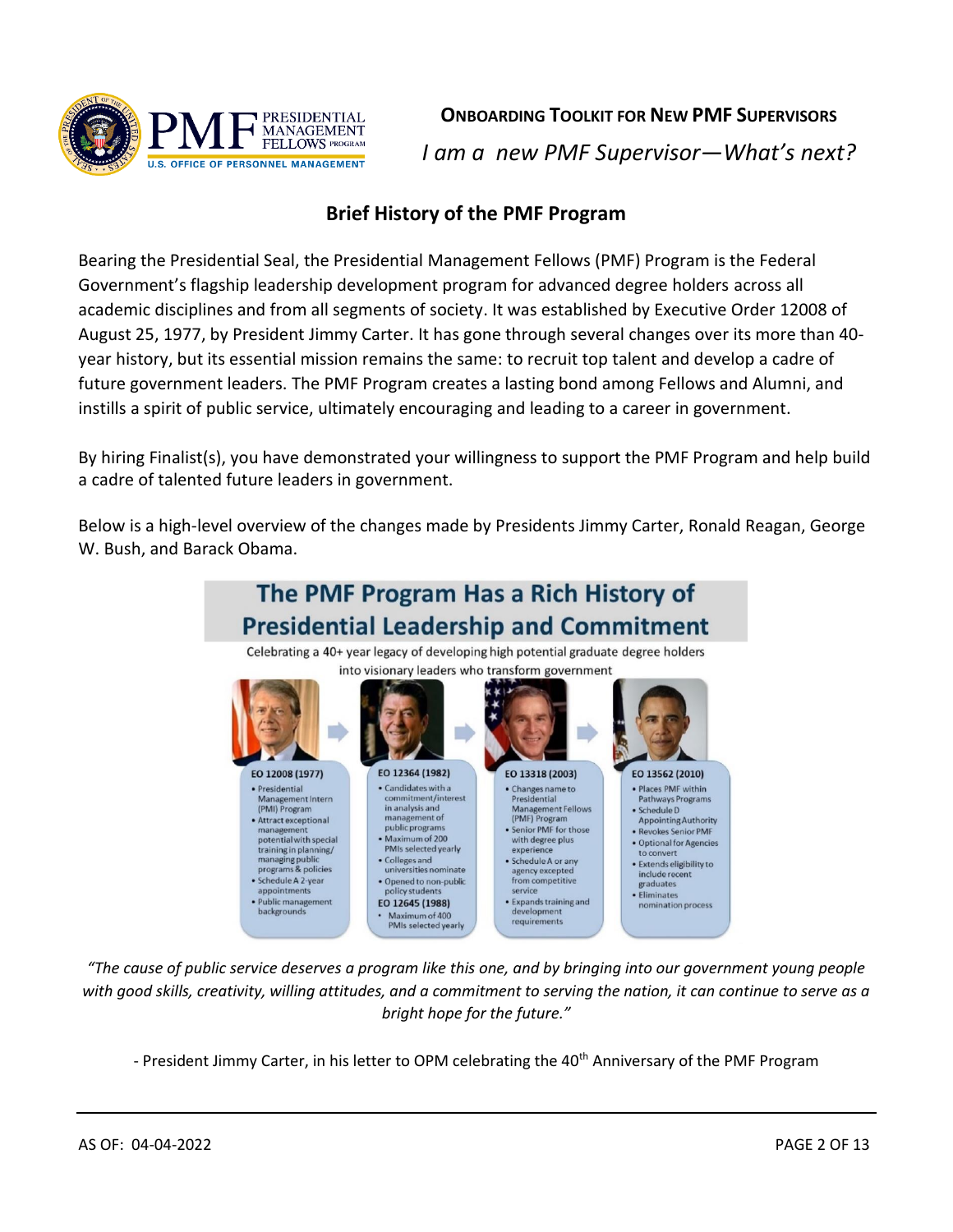

*Roles and Responsibilities*

# **Becoming Familiar with Program Stakeholders**

<span id="page-2-0"></span>As you begin your journey as a new PMF Supervisor it is important to understand the roles of key stakeholders within your agency. These stakeholders will play a vital role in supporting you and helping you achieve success as a PMF Supervisor. It is important to maintain consistent communication with all stakeholders and communicate your needs. As you get oriented to this new role, we recommend that you set aside time to connect with each of these stakeholders to understand what their needs are in terms of the PMF Program, and to better understand how they can partner with you to help create and maintain a successful PMF Program experience for both you and your Fellow.

Additional roles and details can be found under the "Agencies/Agency Responsibilities" section on the PMF website at [https://www.pmf.gov/agencies/agency-responsibilities/.](https://www.pmf.gov/agencies/agency-responsibilities/)

### **Your Agency Stakeholders**

- **Pathways Programs Officer** (PPO) the PPO is responsible for administering the agency's Pathways Programs. A PPO:
	- Coordinates the recruitment and onboarding process for Pathways Participants
	- Coordinates the agency's Pathways Programs plan with agency stakeholders and other hiring plans
	- Serves as a liaison with the U.S. Office of Personnel Management (OPM) by providing updates on the agency's implementation of its Pathways Programs, clarifying technical or programmatic issues, sharing agency best practices, and other similar duties
	- Serves as OPM's primary contact on policies, procedures, and program changes for its Pathways Programs
	- Reports to OPM on the agency's implementation of its Pathways Programs and individuals hired under these Programs (e.g., workforce and succession planning)
	- Identifies the agency's designated Agency PMF Coordinator responsible for administering the agency's PMF Program and serving as a liaison with OPM
	- Ensures the timely submission of the PMF reimbursement fee to the PMF Program Office

NOTE: Some agency PPOs may also be designated as the Agency PMF Coordinator.

• **Agency PMF Coordinator** – the Agency PMF Coordinator is the primary liaison between agencies that participate in the PMF Program and the PMF Program Office, and—alongside the PPO—is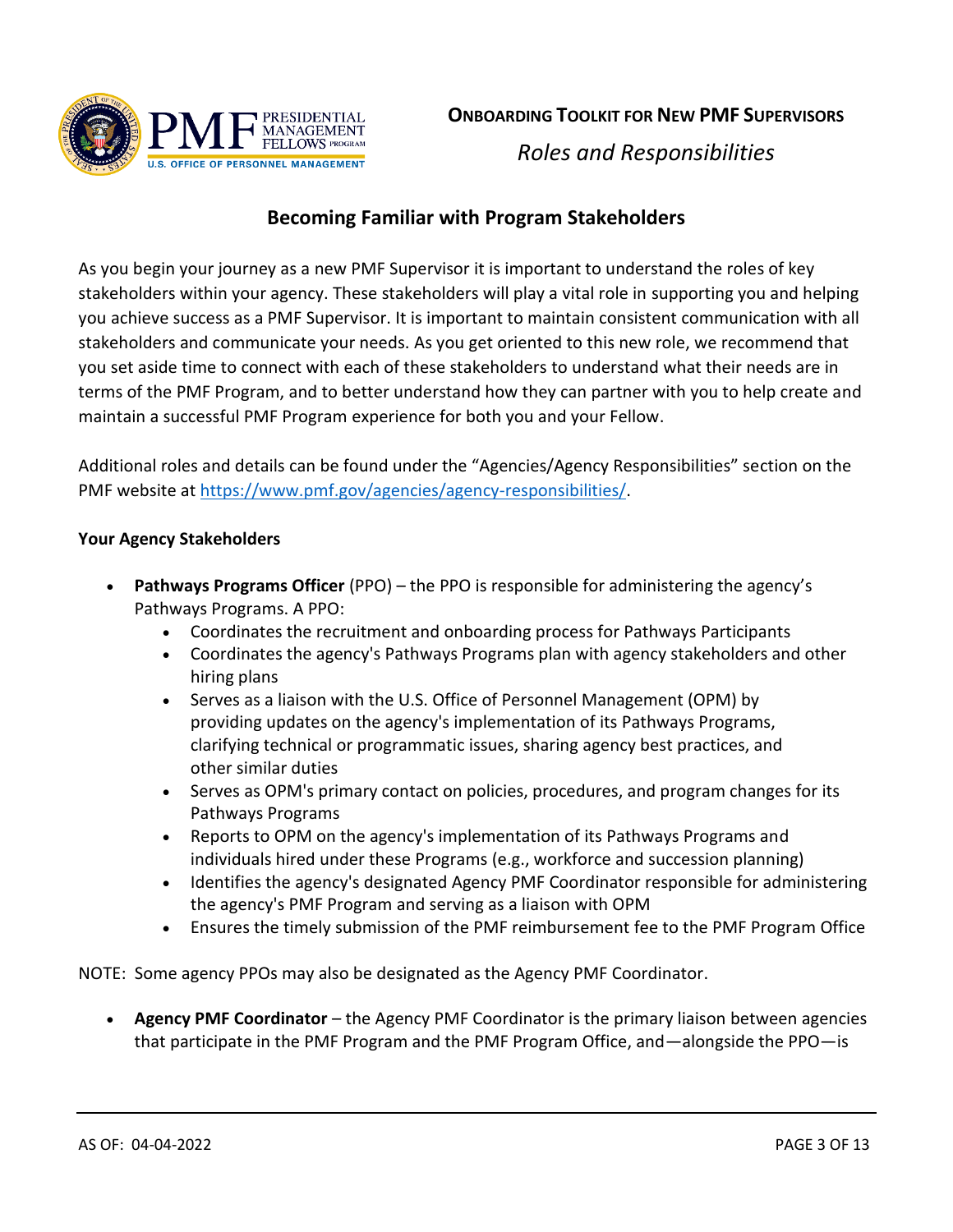responsible for the overall administration and development of the agency's PMF program. An Agency PMF Coordinator:

- Primary point of contact for PMF Program questions at their agencies, in consultation with the Pathways Programs Officer
- Ensures that all Hiring Officials/Supervisors within their agency/sub-agency are aware of the commitments involved in hiring PMFs, including Full-Time Equivalent (FTE) status, OPM reimbursement, starting grade and pay, Individual Development Plans (IDPs), training and developmental requirements, career ladders, promotions, and conversions
- Works with supervisors to identify and advertise PMF positions by posting PMF appointment opportunities in the PMF TMS (Talent Management System)
- Notifies the PMF Program Office (via the PMF TMS) of any PMF change in status in a timely manner including appointments, movements between agencies (reappointments), extensions, certifications, resignations, terminations, and/or conversions
- Facilitates submission of the PMF placement fee to the PMF Program Office within 30 days after a Finalist has accepted a tentative PMF appointment offer
- Works with Hiring Official/Supervisor to complete the PMF Participant Agreement and assignment of a Mentor
- Engages with Fellow and Supervisor to review and acknowledge the PMF Participant Handbook (posted on the [Agencies/Resources](https://www.pmf.gov/agencies/resources/) webpage); this supplements the PMF Program Office's [Orientation](https://www.pmf.gov/current-pmfs/owning-your-experience/orientation/) for Fellows
- Promotes interaction among regional Fellows
- Acts as a resource for PMFs and their Supervisors by assisting with agency orientations, providing guidance on IDP goals and objectives, clarifying responsibilities and commitments, identifying training opportunities, and responding to program-related questions
- Works with the Supervisor and human resources staff to ensure proper processing of personnel actions within the agency
- Provides the PMF Program Office with updated Coordinator contact information
- Facilitates the agency's participation in any hiring fairs and/or agency meet-and-greets
- Submits workforce planning and reporting requirements to the PMF Program Office
- **Human Resources (HR) Staff** HR Staff assist the hiring officials/supervisors with onboarding of the PMF(s). An HR Staff member:
	- Prepares policies and criteria for the promotion of Fellows
	- Assists the Hiring Official/Supervisor and/or Agency PMF Coordinator with the agency's selection, appointment, and onboarding process (this includes an appointment opportunity posted in the PMF TMS)
	- Verifies the Finalist's completion of all graduate degree requirements before bringing them onboard as a Fellow
	- Ensures veterans' preference is applied throughout the selection process
	- Initiates background investigation and establishes Entrance on Duty (EOD) start date
	- Processes personnel transactions upon a PMF's initial appointment or reappointment, promotion, conversion, etc.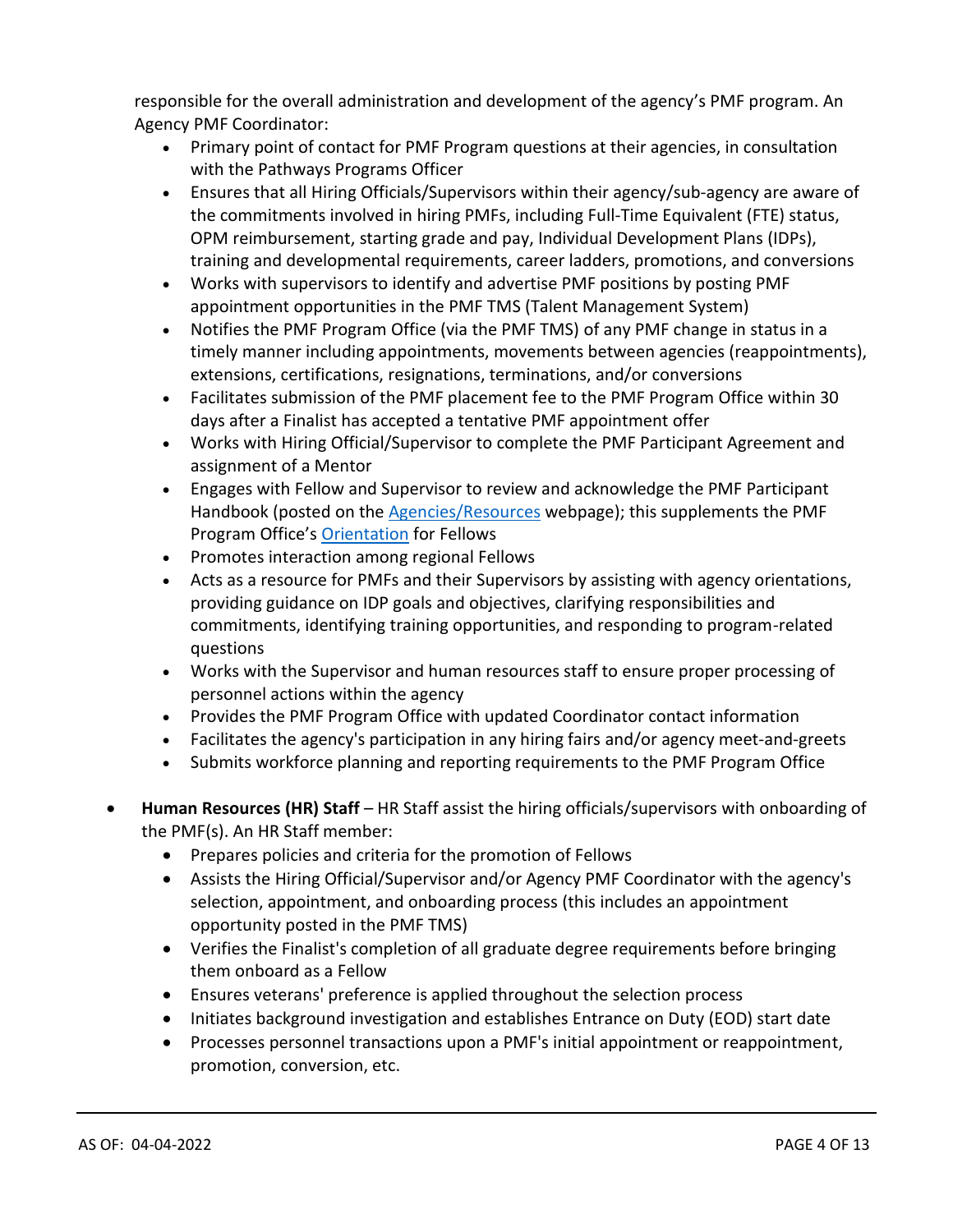- Ensures a PMF Participant Agreement is completed between the Fellow, Supervisor, and HR
- **Agency Chief Human Capital Officer (CHCO)/Deputy Chief Human Capital Officer** These individuals are the senior leaders in your agency responsible for management and oversight of human capital policy and operations. Your agency may refer to these individuals under different titles such as Director of Human Resources, etc. A CHCO/Deputy CHCO:
	- Serves as informal advisors to the PMF Program overall and often are strong supporters of the program; some are PMF Alumni
	- Works with key agency personnel to help them understand their human capital and leadership pipeline priorities and how best to leverage the PMF Program to meet them
- **Presidential Management Fellows** Newly hired talent from a variety of academic disciplines at the graduate level who have a clear interest in, and commitment to, the leadership and management of public policies and programs. Fellows at your agency will be looking to you for guidance and direction on how to be successful during their fellowship. They will wish to communicate with you often to make sure they understand their responsibilities and duties in completing their fellowship requirements and that they are following proper procedures to document their experience in order to be best prepared for their Executive Resources Board (ERB), or equivalent, certification at the end of their fellowship. We highly recommend that you develop a method of outreach to your current Fellows at your agency and establish processes for onboarding and assistance of new Fellows (if these processes do not currently exist). This is a great opportunity to work with your HR office on developing an engaging and valuable way to connect with your Fellows.
- **PMF Alumni** Many employees in your agency are PMF alumni and previously completed their PMF fellowship either at your agency or a different Federal agency. Many former Fellows could be in senior or managerial roles in your agency and could serve as advocates for the program, helping you spread awareness and interest for the program. PMF Alumni definitely want to support you and be helpful to ensure your agency's PMF Program continues, so definitely work with your HR team to identify PMF Alumni in your organizations and ask for their assistance.
- **PMF Program Office (PMFPO**) Provides guidance and oversees the government-wide administration of the PMF Program by recruiting, adjudicating, identifying and develop qualified PMF talent; we serve as a liaison to the Agency PMF Coordinators. We host and maintain the PMF TMS (Talent Management System) where you can search Finalist; post appointment, rotational, and training opportunities; manage your Fellows; query reports; and so much more! Using the PMF TMS fulfills the agency's regulatory obligation to inform the PMF Program Office (OPM) of recruitment efforts, participant status changes, and financials. We are here to assist you with whatever you need so do not hesitate to reach out to our office for help.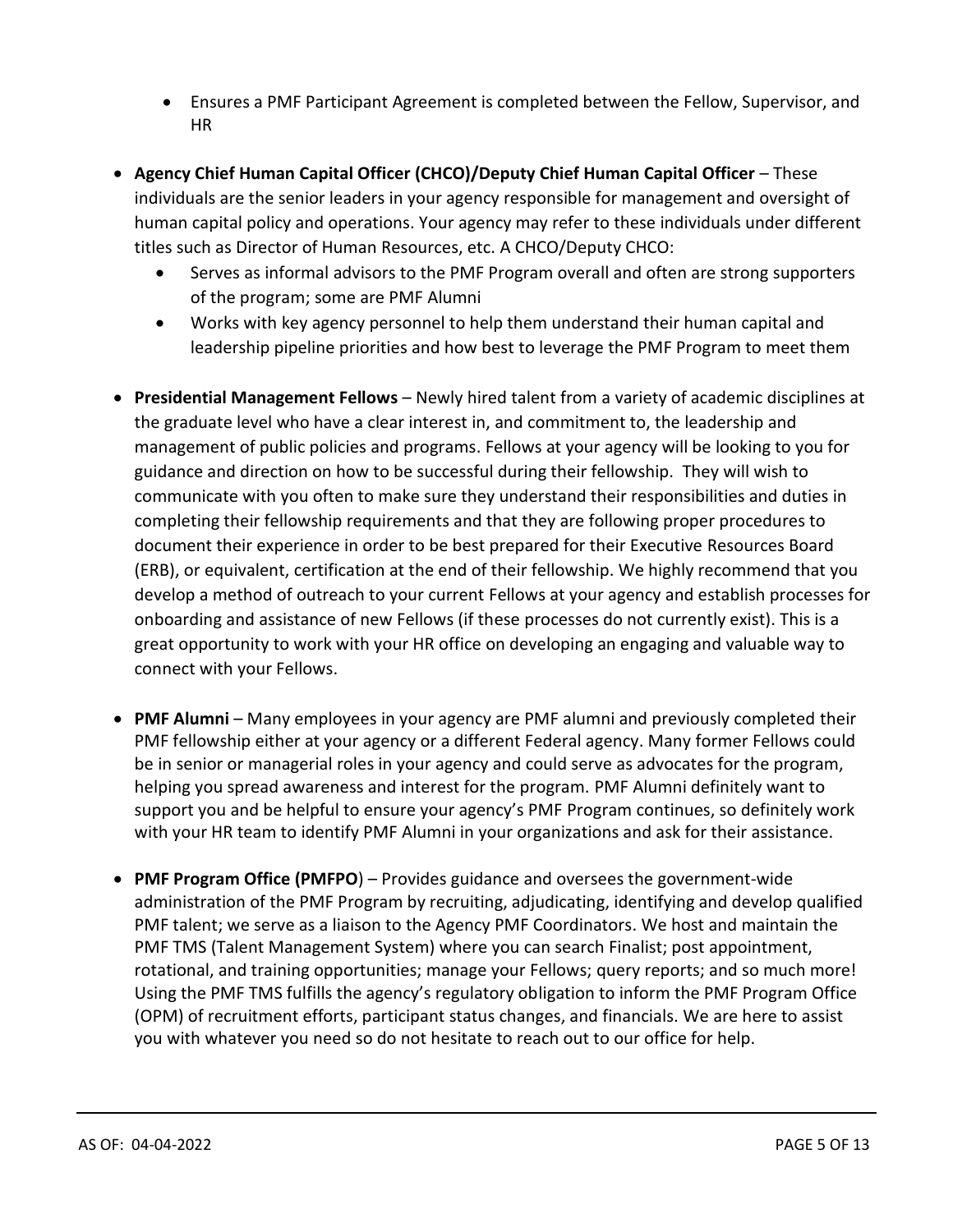# <span id="page-5-0"></span>**Responsibilities of the PMF Supervisor**

As a new PMF Supervisor, it is important to have a clear understanding of your responsibilities for managing your Fellow. PMF Hiring Officials and Supervisors play a critical role in the PMF Program and directly impact the overall experience for their PMFs by providing developmental opportunities and meaningful work. A Hiring Official/Supervisor:

- Works with the Agency PMF Coordinator to advertise PMF appointment opportunities in the PMF TMS (Talent Management System)
- Recruits Finalists for PMF positions by posting appointment opportunities and interviewing Finalists
- Assigns PMFs to specific positions with defined duties and career ladders
- Ensures a PMF Participant Agreement has been completed (agencies may use the optional OPM Form 1301, PMF Participant Agreement, posted on the [Agencies/Resources](https://www.pmf.gov/agencies/resources/) webpage)
- Works with the Agency PMF Coordinator and finance office to submit the PMF reimbursement fee to the PMF Program Office within 30 days after a Finalist has accepted a tentative PMF appointment offer (the fee covers the recruitment, assessment, selection, and placement of Finalists into PMF appointments; PMF Program Office operations and support to stakeholders; various training and developmental opportunities for stakeholders; the PMF website and automated systems, such as the PMF TMS)
- Assists with the assignment of a Mentor (a managerial employee outside the Fellow's chain of command) within 90 days of the PMF onboarding
- Develops an Individual Development Plan (IDP) with the Fellow (within 45 days of onboarding) that addresses the target position, developmental requirements, and recommended activities; Supervisors may need to consult with the PMF's Mentor in the development of the IDP
- Provides at least 80 hours of formal interactive training during each year of the fellowship; tuition for PMF Program Office sponsored forums and training webinars are included in the placement fee and may be counted towards the 80 hours of annual training; agencies bear the costs of travel and per diem for these events, as well as tuition and costs for additional outside training and development
- Provides PMFs with at least one 4-6 month [developmental assignment](https://www.pmf.gov/current-pmfs/training-and-development/rotational-opportunities/)
- Accommodates a reasonable amount of time during work hours for other PMF activities, as appropriate, such as PMF forums and/or optional rotational opportunities of 1 to 6 months in other occupations or functional areas
- Establishes a performance plan and annual evaluation for each PMF with performance elements and standards for the competencies expected and for duties assigned
- Provides input to the agency's Executive Resources Board (or equivalent) as needed to evaluate the PMF's progress and certify whether the Fellow has successfully completed the Program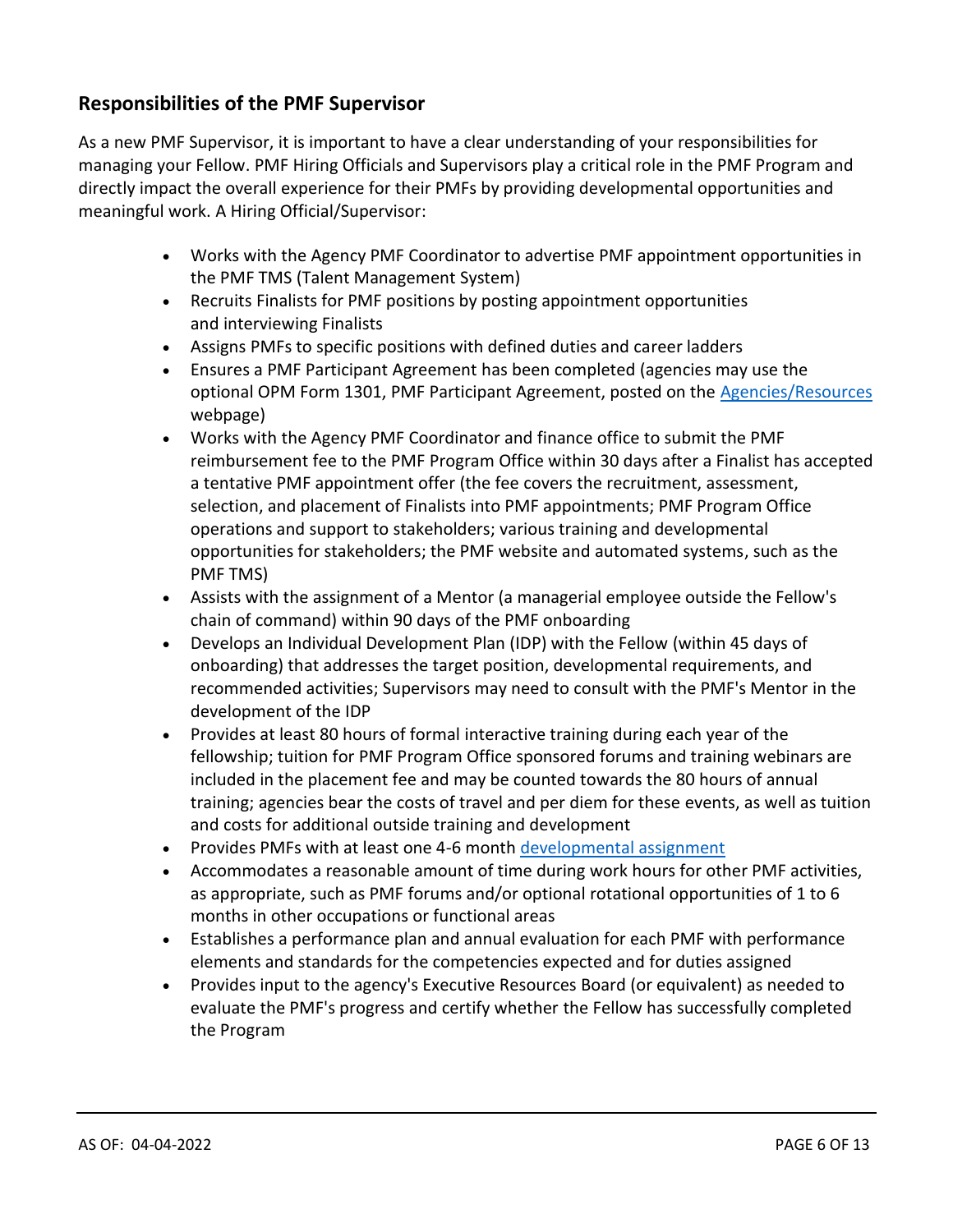

**ONBOARDING TOOLKIT FOR NEW PMF SUPERVISORS**

*Roles and Responsibilities*

# **Steps to Start Managing Your PMF**

<span id="page-6-0"></span>Now that you are familiar with your role/responsibilities, here are some steps to begin managing your PMF:

**Step 1: Get to know your stakeholders.** See the [Becoming Familiar with Program](#page-2-0) Stakeholders section of this Toolkit.

**Step 2: Meet with your Agency PMF Coordinator.** The Agency PMF Coordinator is responsible for managing your agency's PMF Program to ensure that both the agency and the Fellow have a positive experience. Invite your Agency PMF Coordinator to the onboarding session with the Fellow to discuss the requirements of the PMF Program and to assist with any required employment documents. When there is a change in contact information, in a PMF's Supervisor, or other relevant changes during the fellowship, Agency PMF Coordinators are responsible for making updates in the PMF TMS. You can find your Agency PMF Coordinator by consulting the following list: [https://apply.pmf.gov/coordinators.aspx.](https://apply.pmf.gov/coordinators.aspx)

**Step 3: Use the PMF Supervisor Checklist** to help manage your role and responsibilities (the checklist can be found in the Appendix).

**Step 4: Attend PMF Program Office events for agency stakeholders.** You will periodically be invited to attend PMF Program events (e.g., trainings, PMF Leadership Development Program sessions, etc.), and we encourage you to do so when you are available.

**Step 5: Respond to correspondence from the PMF Program Office and provide feedback.** We encourage you to respond when given opportunities to provide feedback on your experience as a Supervisor, which will help inform/determine potential changes to the PMF Program.

**Step 6: Participate in the Workforce Planning Survey** sponsored by the PMF Program Office. Your participation will help us identify your agency's talent needs for the next class of PMFs.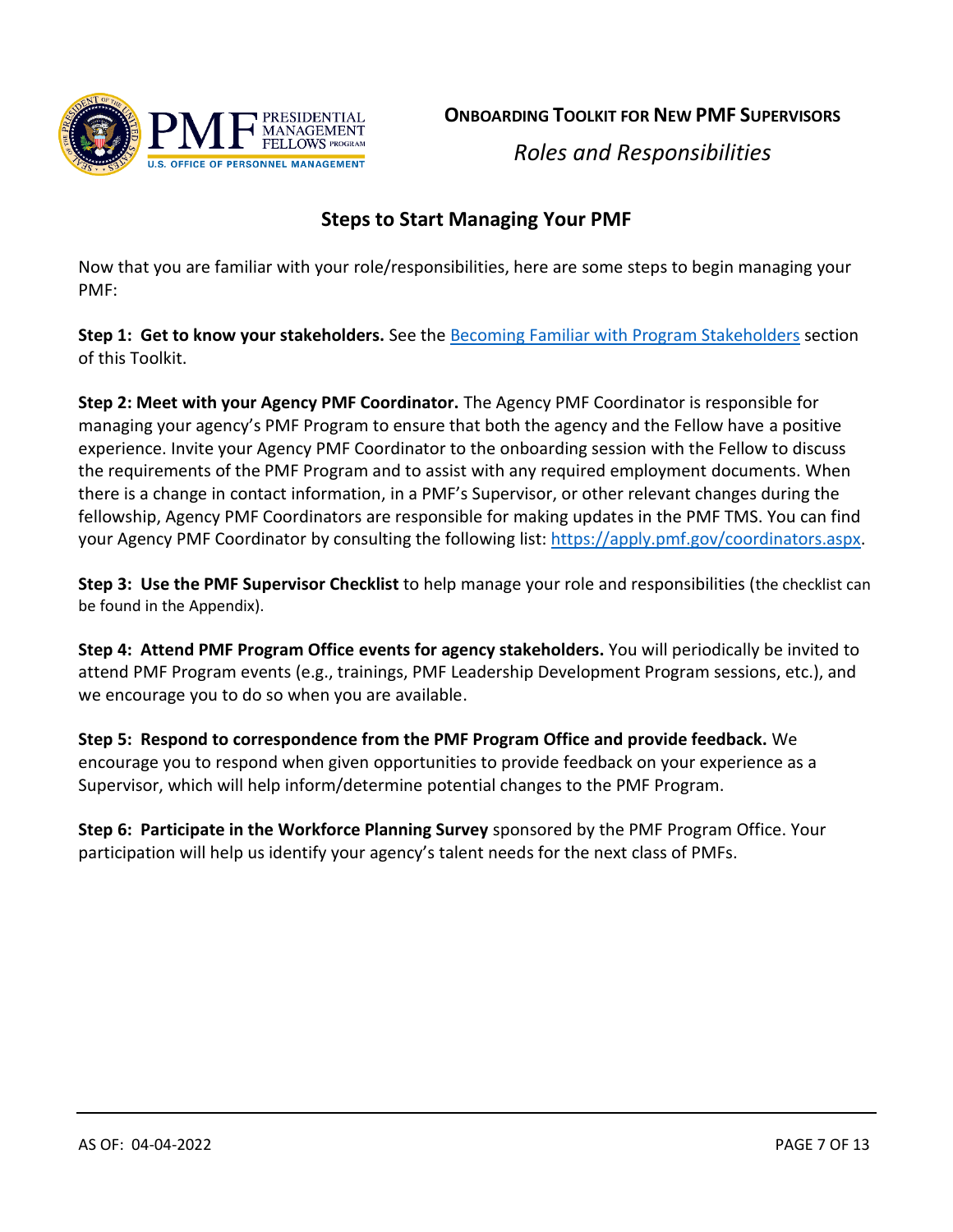

**ONBOARDING TOOLKIT FOR NEW PMF SUPERVISORS**

*Agency Resources*

# **PMF Program Lifecycle**

<span id="page-7-0"></span>Below is an illustration of the PMF Program Lifecycle from the perspective of an agency participating in the PMF Program. All of the steps below could occur year-round and/or during critical timeframes aligned to your agency's operations. You should review this illustration and determine when and how these steps can be conducted in managing your Fellow at your agency. You may need to consult with your Agency PMF Coordinator accordingly.

# **PMF Program Lifecycle: Agency Preparation**

#### **Workforce Planning Survey**

Work with Agency to identify the agency talent needs and complete the PMF Program Office **Workforce Planning Survey** 

#### **Status Changes**

Update the Talent Management System to reflect changes in the employment/personnel status during their development including completion of the PMF Program requirements.

#### **PMF Development**

Periodically check in with the PMF to see if their development needs have been met as they advance in their career.

Recruitment

- Identify & Prepare PMF Appointment Opportunities Submit Attractive Announcements Prepare for Hiring Fair by posting opportunities in advance of the event

#### **Onboarding**

Hold orientation for newly hired PMF and coordinate with hiring managers to ensure that the PMF is familiar with the requirements of the PMF Program.

### **Other Resources to Help Orient Yourself to the PMF Program Lifecycle:**

1. **[Participant Timeline](https://www.pmf.gov/media/j2hiwe1h/pmfp-participant-timeline-07-02-2021.pdf)** – This document illustrates the typical timeline a participant would follow in navigating through the PMF Program from starting out as an applicant to finishing the program and becoming a PMF alum.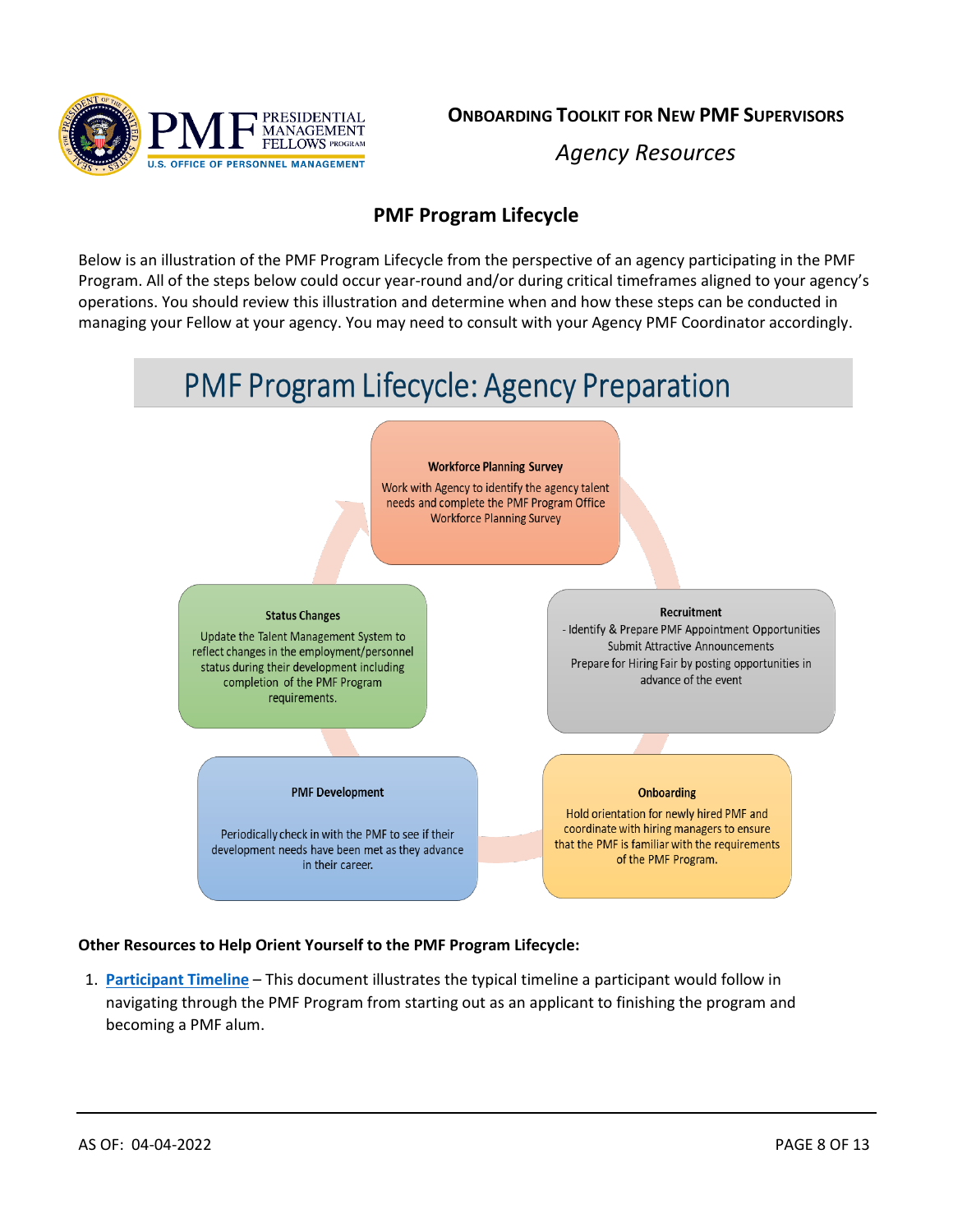- 2. **[PMF Application Timeline](https://www.pmf.gov/media/wjyd2rxf/pmf-application-timeline-07-02-2021.pdf)** This document outlines the typical PMF application timeline. The start of each application season typically begins in late September/early October each year and Finalists are typically announced the week of Thanksgiving.
- 3. **[PMF Fellowship Timeline](https://www.pmf.gov/media/5566544/pmf-fellowship-timeline-08-27-19.pdf)** This document depicts the timeline that every PMF experiences during their two-year fellowship, including key milestones and deadlines for major areas of their fellowship requirements.
- 4. **[Agency PMF Advisory Board](https://www.pmf.gov/agencies/agency-responsibilities/agency-pmf-advisory-board/)** The PMF Program Office established an Agency PMF Advisory Board. The Board is composed of representatives from a variety of PMF stakeholders, including hiring officials for the purpose of providing insights to existing practices and recommending new approaches in the spirit of building and supporting the PMF Program Office.
- 5. **[PMF Supervisor Checklist](https://www.pmf.gov/media/jmabisfe/pmf-supervisor-checklist-04-04-2022.pdf)** This Checklist is a tool for PMF Supervisors to use in managing their Fellow(s) at their agency. A copy of the Checklist is included in the Appendix at the end of this Toolkit.
- 6. **[PMF Participant Handbook](https://www.pmf.gov/media/5730578/pmf-participant-handbook-06-2021.pdf)** Upon a Finalist onboarding as a Fellow, he/she is asked to review this Handbook and engage with their Supervisor and Agency PMF Coordinator, and obtain signatures. The Fellow can then upload the acknowledgement receipt at the back of the Handbook to their user account on the Apply Site of the PMF TMS (Talent Management System). Upon submission, this fulfills the PMF Program's equivalent of an orientation for Fellows and allows for one hour for formal, interactive training for the Fellow to record on their Individual Development Plan (IDP).
- 7. **[PMF Agency Brochure](https://www.pmf.gov/media/rpomxbkw/pmf-agency-brochure-11-2021.pdf)** This brochure is a resource that presents the value proposition of the PMF Program for Federal agencies, what agencies should do if they would like to hire a PMF, and a high level overview of the program. It is a trifold document that should be printed front to back.
- 8. **[PMF Reimbursement Process for Agencies](https://www.pmf.gov/agencies/resources/#Financial)** These are instructions on how to submit reimbursement for the one-time placement fee for an initial PMF appointment and using the FS Forms 7600 A & B; the financial forms can also be found under the "Agencies/Resources" section on the PMF website at [https://www.pmf.gov/agencies/resources/#Financial.](https://www.pmf.gov/agencies/resources/#Financial)
- 9. **PMF Leadership Development [Participant](https://www.pmf.gov/media/opqhqdys/opm-form-1310-pmf-ldp-participant-agreement-02-2022-final.pdf) Agreement** This Agreement (OPM Form 1310) is used to set forth the expectations between the Fellow and their Supervisor for the Fellow's full participation in the PMF Leadership Development Program (PMF LDP). Information about the PMF LDP can be found on the PMF website a[t https://www.pmf.gov/current-pmfs/training-and-development/leadership-development](https://www.pmf.gov/current-pmfs/training-and-development/leadership-development-program/)[program/.](https://www.pmf.gov/current-pmfs/training-and-development/leadership-development-program/)

Other tools have been developed with the help of agency stakeholders and can be found on the PMF website at [https://www.pmf.gov/agencies/resources/.](https://www.pmf.gov/agencies/resources/)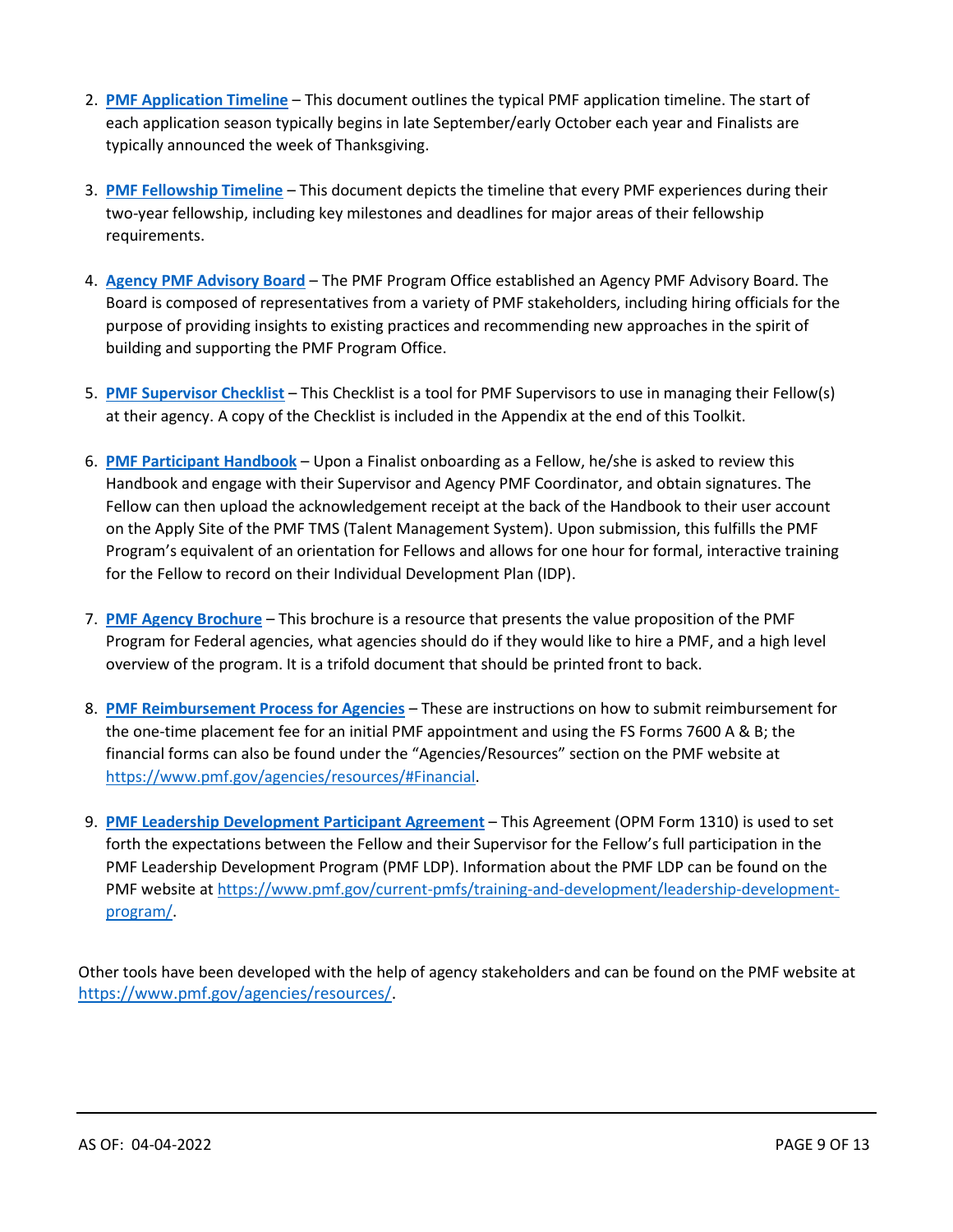

*Key Reminders*

# <span id="page-9-0"></span>✓ **PMF Program Office Hours**

The PMF Program Office hosts office hours every other month, usually the second Thursday, from 3:00- 4:00pm (ET), for all stakeholders to present their questions and concerns. See the posting about office hours under the "News & Events" section on the PMF website at [https://www.pmf.gov/news](https://www.pmf.gov/news-events/introducing-pmf-office-hours/)[events/introducing-pmf-office-hours/.](https://www.pmf.gov/news-events/introducing-pmf-office-hours/)

# <span id="page-9-2"></span>✓ **Consult Your Agency PMF Coordinator**

To see a list of current Agency PMF Coordinators, go to [https://apply.pmf.gov/coordinators.aspx.](https://apply.pmf.gov/coordinators.aspx)

## <span id="page-9-1"></span>✓ **Contacting the PMF Program Office**

The following resources are designed to assist you in your daily work with the PMF Program Office:

PMF Program Office email: [pmf@opm.gov](mailto:pmf@opm.gov)

PMF Program Office phone: 202-606-1040

Website: [http://www.pmf.gov](http://www.pmf.gov/)

PMF TMS (Portal Site for Agencies): [http://portal.pmf.gov](http://portal.pmf.gov/)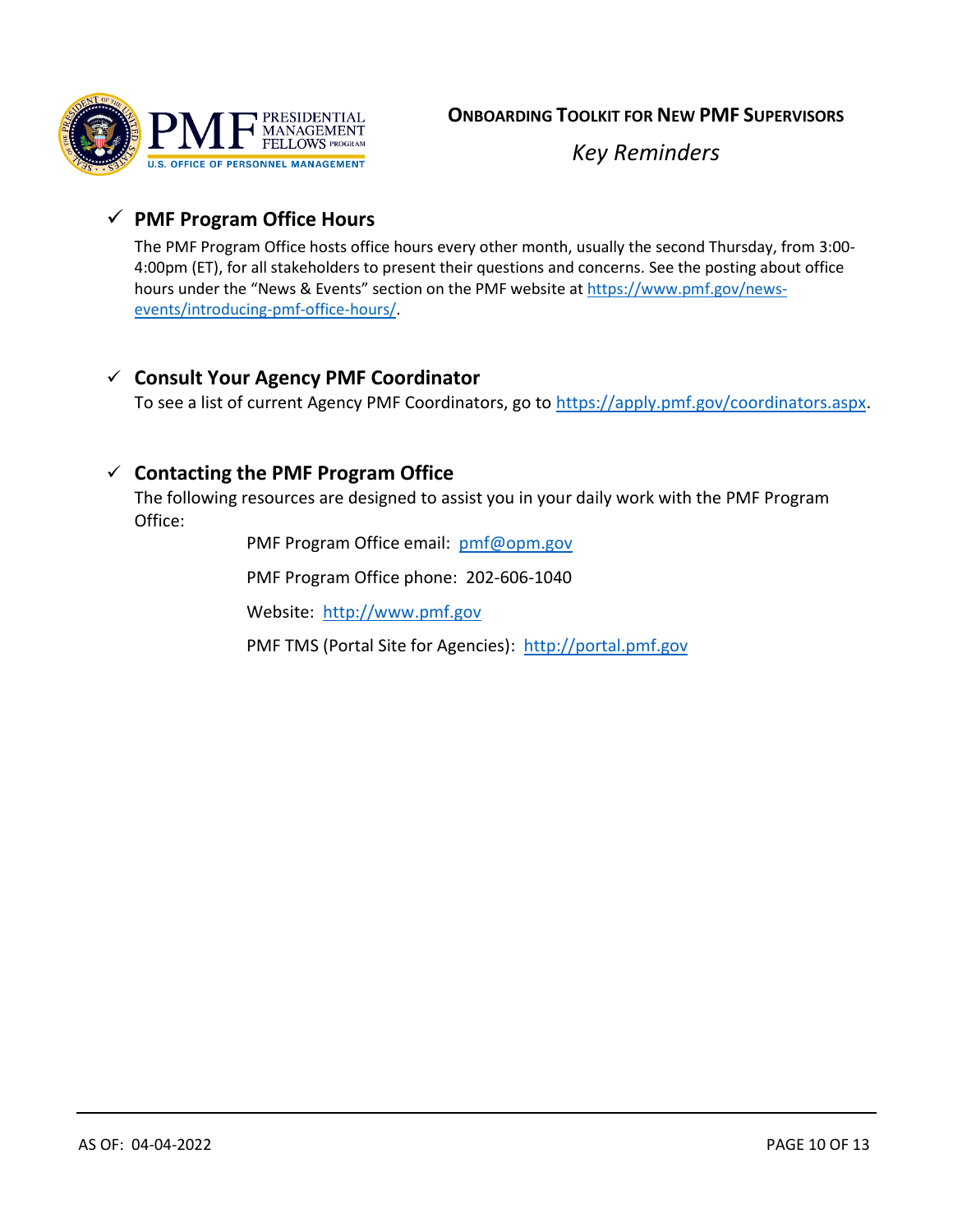

*Appendix*

The following checklist is a management tool for all new PMF Supervisors to use as they manage their Fellows in the PMF Program. The Checklist is also posted under the "Agencies/Resources" section on the PMF website at [https://www.pmf.gov/agencies/resources/;](https://www.pmf.gov/agencies/resources/) check the website for any updates. Please consult your Agency PMF Coordinator as there may be policies and procedures specific to your agency.

| <b>PRESIDENTIAL</b><br>MANAGEMENT<br>FELLOWS PROGRAM |
|------------------------------------------------------|
| <b>U.S. OFFICE OF PERSONNEL MANAGEMENT</b>           |

# **PMF Supervisor Checklist**

The following checklist is a tool for PMF Supervisors to use in administering the PMF Program requirements and may not be all inclusive. Supervisors may want to modify this checklist to fit their needs and check with their [Agency PMF Coordinator.](https://apply.pmf.gov/coordinators.aspx) This checklist can be found under the [Agency/Resources](https://www.pmf.gov/agencies/resources/) section on the PMF website at [www.pmf.gov](http://www.pmf.gov/) and in the "PMF Participant Handbook" posted under the same webpage.

### **Recruiting for a Fellow:**

| ☑: | <b>ACTION:</b>                                                                                |
|----|-----------------------------------------------------------------------------------------------|
|    | Work with Agency PMF Coordinator and HR staff to identify and advertise PMF positions         |
|    | Coordinate with Agency PMF Coordinator and HR staff to ensure that position descriptions are  |
|    | properly classified and completed for the new positions                                       |
|    | Work with Agency PMF Coordinator and HR staff to prepare for the hiring fair (see resources   |
|    | posted on the "Agencies/Find Candidates/Hiring Fair" webpage at                               |
|    | https://www.pmf.gov/agencies/find-candidates/hiring-fair/)                                    |
|    | Work with HR staff, Agency PMF Coordinator, and Pathways Programs Officer to participate in a |
|    | hiring fair for PMF hiring at your agency                                                     |
|    | Coordinate with Agency PMF Coordinator to gain access to the PMF TMS to search and review     |
|    | Finalists, including their resume and transcript, if allowed by their agency                  |
|    | Coordinate with Agency PMF Coordinator and HR staff to schedule and carry out interviews with |
|    | <b>Finalists</b>                                                                              |
|    |                                                                                               |

### **Prior to Fellow's First Day:**

| ☑: | <b>ACTION:</b>                                                                                                                                                                                  |
|----|-------------------------------------------------------------------------------------------------------------------------------------------------------------------------------------------------|
|    | Work with Agency PMF Coordinator to reimburse the PMF Program Office the one-time placement                                                                                                     |
|    | fee                                                                                                                                                                                             |
|    | Prepare for Fellow's onboarding. For example: performance plan, position description, any<br>agency-specific policies and forms, fare subsidy, workstation, desk phone, mobile phone, supplies, |
|    | travel card, IT security awareness training, agency orientation, etc.                                                                                                                           |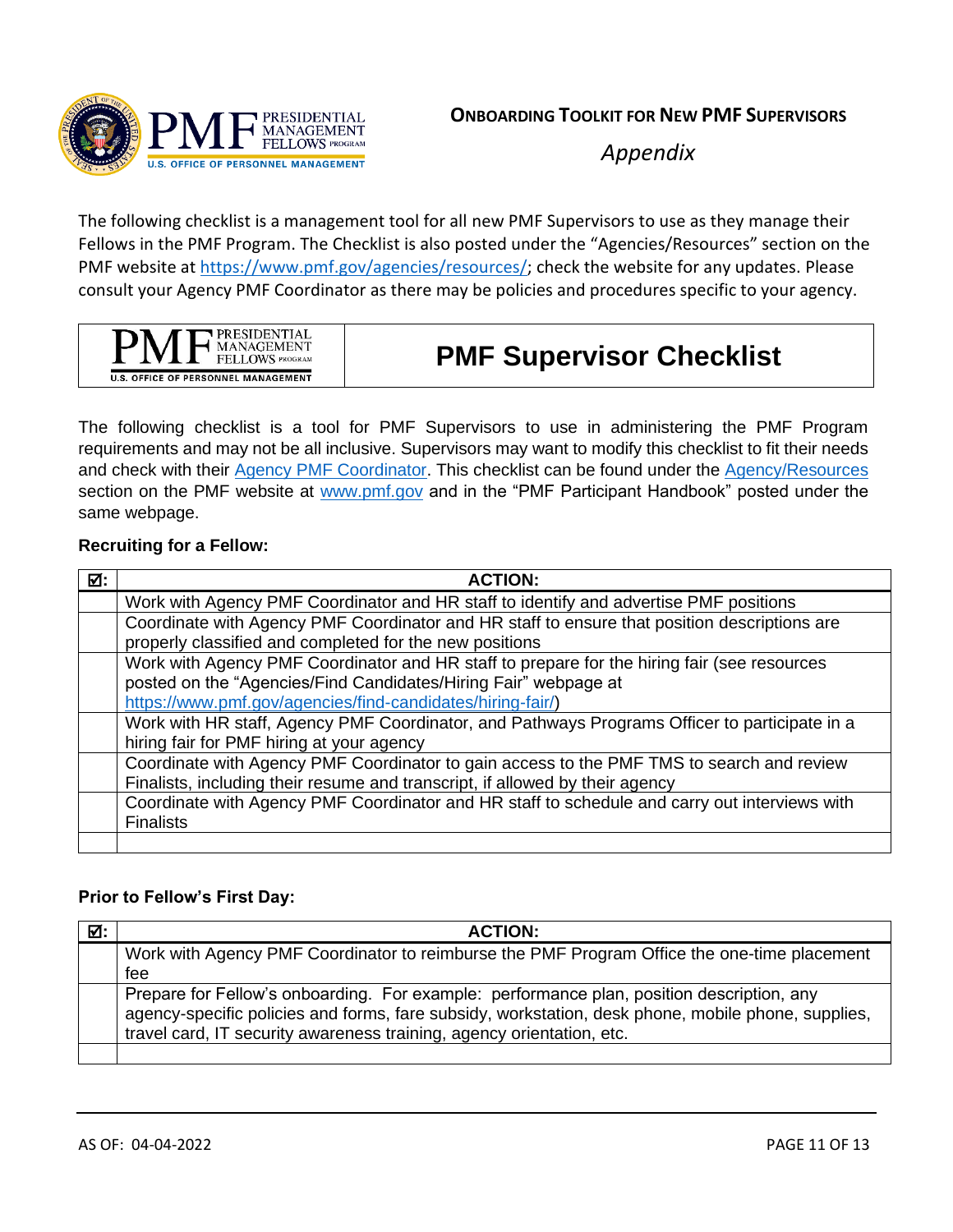### **Fellow's First Day:**

| ☑: | <b>ACTION:</b>                                                       |
|----|----------------------------------------------------------------------|
|    | Meet and greet the Fellow on first day and introduce to coworkers    |
|    | Ensure Fellow has met the Agency PMF Coordinator                     |
|    | Ensure a Pathways PMF Program Participant Agreement has be completed |
|    | Continue agency's onboarding process                                 |
|    |                                                                      |

### **Fellow's First 45 Days:**

| ☑: | <b>ACTION:</b>                                                                                                                                                         |
|----|------------------------------------------------------------------------------------------------------------------------------------------------------------------------|
|    | Develop an Individual Development Plan (IDP) with the Fellow                                                                                                           |
|    | Establish a performance plan and conduct evaluations                                                                                                                   |
|    | Assist with the assignment of a Mentor (a managerial employee outside the Fellow's chain of<br>command); inform Agency PMF Coordinator of Mentor's contact information |
|    | Engage with Fellow and Agency PMF Coordinator to ensure the PMF Participant Handbook has<br>been completed; sign Acknowledgement Receipt at end of Handbook            |
|    |                                                                                                                                                                        |

## **Throughout Fellow's First Year:**

| ☑: | <b>ACTION:</b>                                                                              |
|----|---------------------------------------------------------------------------------------------|
|    | Provide Fellow with at least one $4 - 6$ month developmental assignment                     |
|    | If applicable, support the Fellow in completing any optional short-term rotations           |
|    | Provide at least 80 hours of formal interactive training for the first year                 |
|    | Provide a reasonable amount of time during work hours for other PMF activities              |
|    | Support the Fellow's enrollment and full participation in Year 1 of the PMF LDP (Leadership |
|    | Development Program) and any associated activities                                          |
|    | Conduct performance appraisal for first year and make any adjustments to IDP                |
|    |                                                                                             |

# **Throughout Fellow's Second Year:**

| ☑: | <b>ACTION:</b>                                                                                     |
|----|----------------------------------------------------------------------------------------------------|
|    | Provide Fellow with at least one $4 - 6$ month developmental assignment (if not already)           |
|    | If applicable, support the Fellow in completing any optional short-term rotations                  |
|    | Provide at least 80 hours of formal interactive training for the second year                       |
|    | Provide a reasonable amount of time during work hours for other PMF activities                     |
|    | Support the Fellow's enrollment and full participation in Year 2 of the <b>PMF LDP</b> (Leadership |
|    | Development Program) and any associated activities                                                 |
|    |                                                                                                    |

### **90 Days Before Fellow's 2-Year Anniversary:**

| ☑. |                                                                         |
|----|-------------------------------------------------------------------------|
|    | 1.1.01<br>for the ERB cert<br><b>Start</b><br>nrenaring<br>process<br>, |